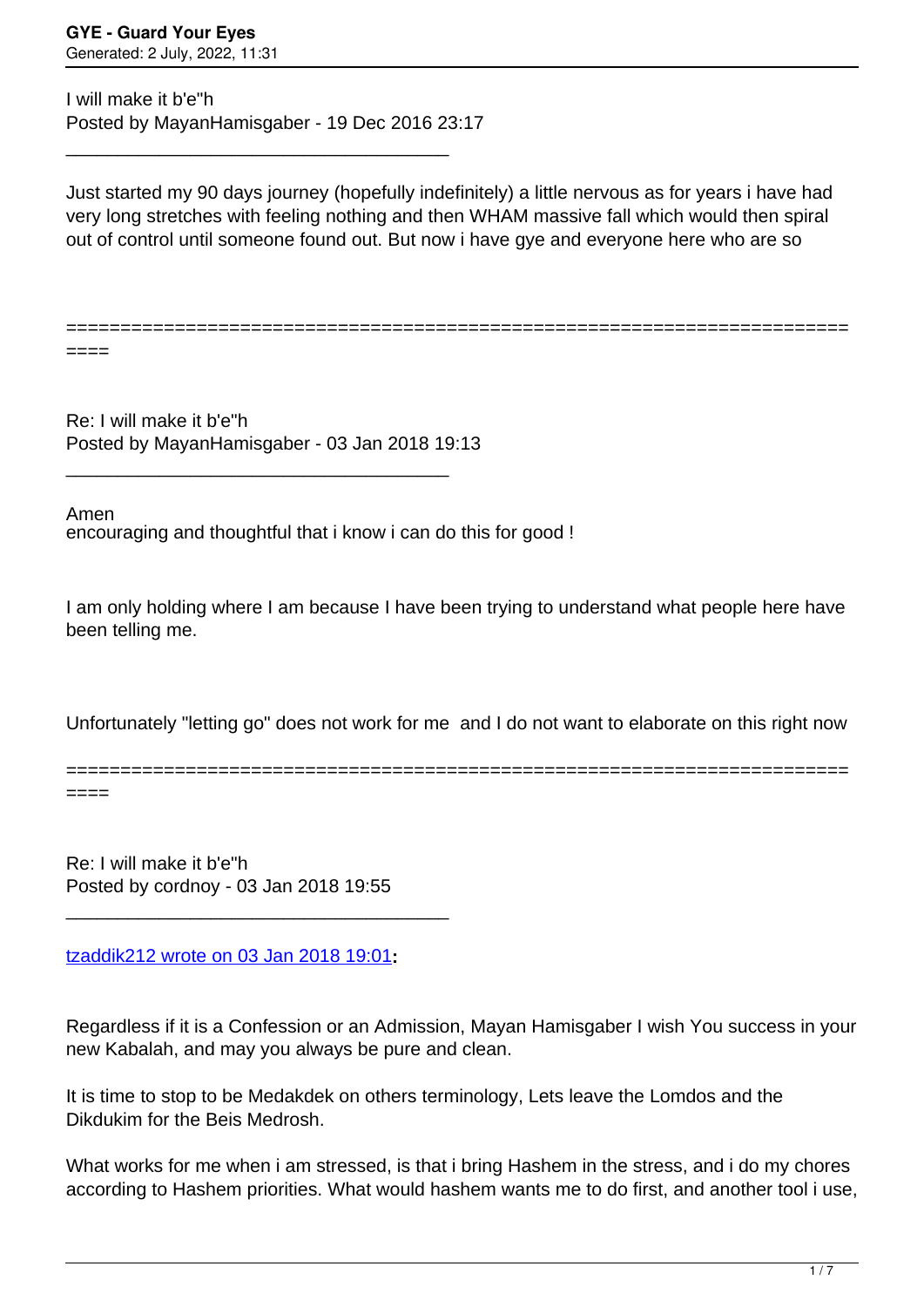is that i "Let God, Let go". I cannot control my outcomes, and i am not trying o control other,s i am only striving to be the best that Hashem intended me to be.

Actually, terminology and wordin' is extremely important, especially when it is definin' someone's mindset.

======================================================================== ====

Re: I will make it b'e"h Posted by youcan - 03 Jan 2018 21:45

\_\_\_\_\_\_\_\_\_\_\_\_\_\_\_\_\_\_\_\_\_\_\_\_\_\_\_\_\_\_\_\_\_\_\_\_\_

As long as nobody takes it personal...

========================================================================  $====$ 

========================================================================

========================================================================

Re: I will make it b'e"h Posted by cordnoy - 03 Jan 2018 21:58

\_\_\_\_\_\_\_\_\_\_\_\_\_\_\_\_\_\_\_\_\_\_\_\_\_\_\_\_\_\_\_\_\_\_\_\_\_

[youcan wrote on 03 Jan 2018 21:45](/forum/4-On-the-Way-to-90-Days/324656-Re-I-will-make-it-beh)**:**

As long as nobody takes it personal...

Especially when they take it personal.

====

Re: I will make it b'e"h Posted by tzaddik212 - 03 Jan 2018 22:04

\_\_\_\_\_\_\_\_\_\_\_\_\_\_\_\_\_\_\_\_\_\_\_\_\_\_\_\_\_\_\_\_\_\_\_\_\_

Haha Cordnoy, youre tough.

 $====$ 

Re: I will make it b'e"h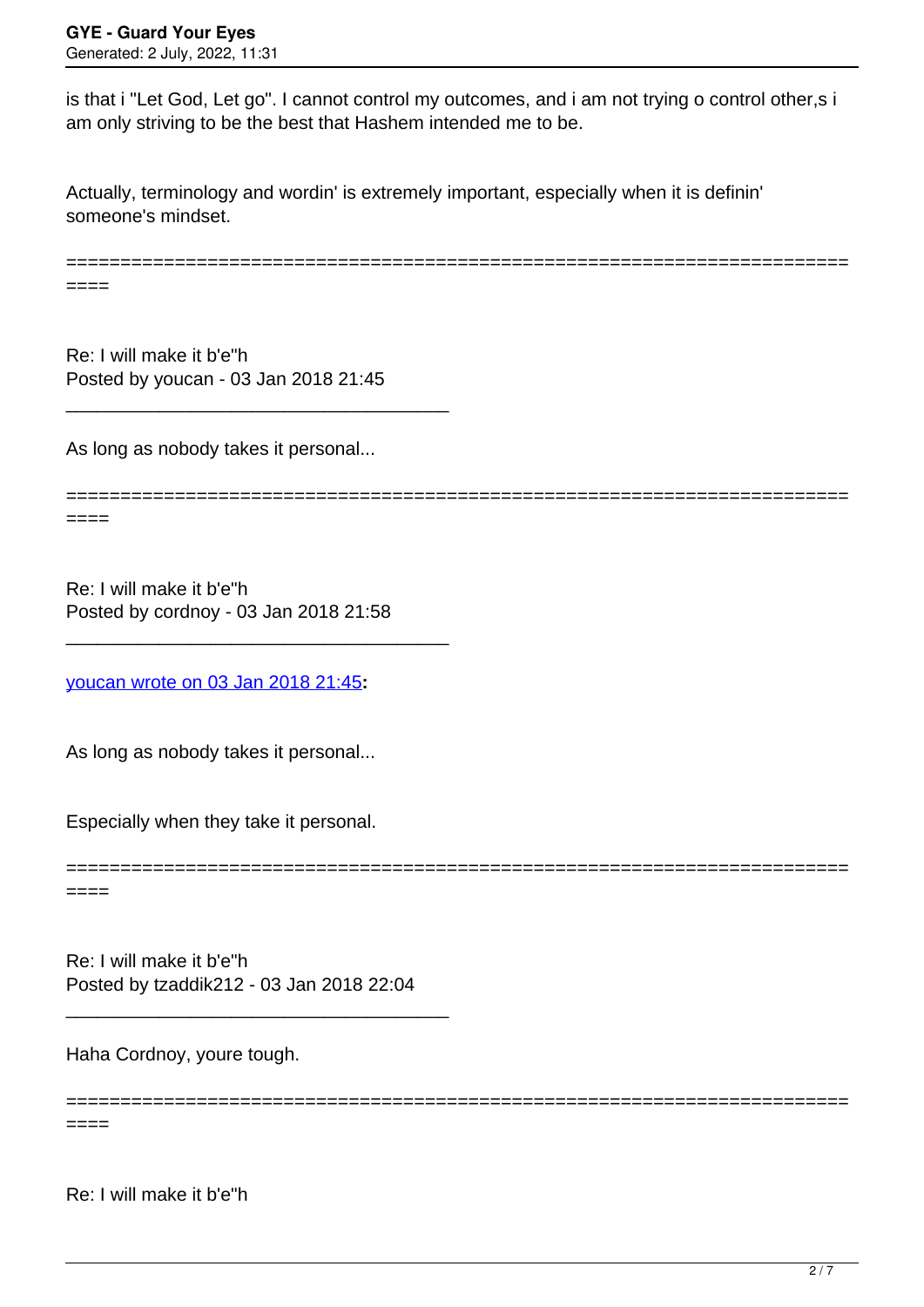Posted by Workingguy - 03 Jan 2018 22:52

\_\_\_\_\_\_\_\_\_\_\_\_\_\_\_\_\_\_\_\_\_\_\_\_\_\_\_\_\_\_\_\_\_\_\_\_\_

[MayanHamisgaber wrote on 03 Jan 2018 18:08](/forum/4-On-the-Way-to-90-Days/324643-Re-I-will-make-it-beh)**:**

I have a confession to make

There is a certain site that gets thru my filter that I can watch trailers of movies nothing xxx but enough that I know it makes my struggle so much harder.

I hereby commit to not going on to that site for the next month bl"n.

I need to do this now as stress is most likely to happen just before a major move and I need to help myself as much as I can. And yes I will call someone from my contacts when I need to vent or cry or whatever.

I think I have the same hole in my filter- and I love movie trailers. I stopped going there Because it makes things too difficult. However, you should know that if we share the same floor there is a way to lock it down also although I haven't found it necessary to do that

========================================================================

========================================================================

====

Re: I will make it b'e"h Posted by LoveU,Hashem - 03 Jan 2018 23:48

\_\_\_\_\_\_\_\_\_\_\_\_\_\_\_\_\_\_\_\_\_\_\_\_\_\_\_\_\_\_\_\_\_\_\_\_\_

Nu cord??

====

Get it out. The oilem is waitn'...

(I still need an elaborate explanation of this n' tendency of yours..)

Re: I will make it b'e"h Posted by cordnoy - 04 Jan 2018 00:43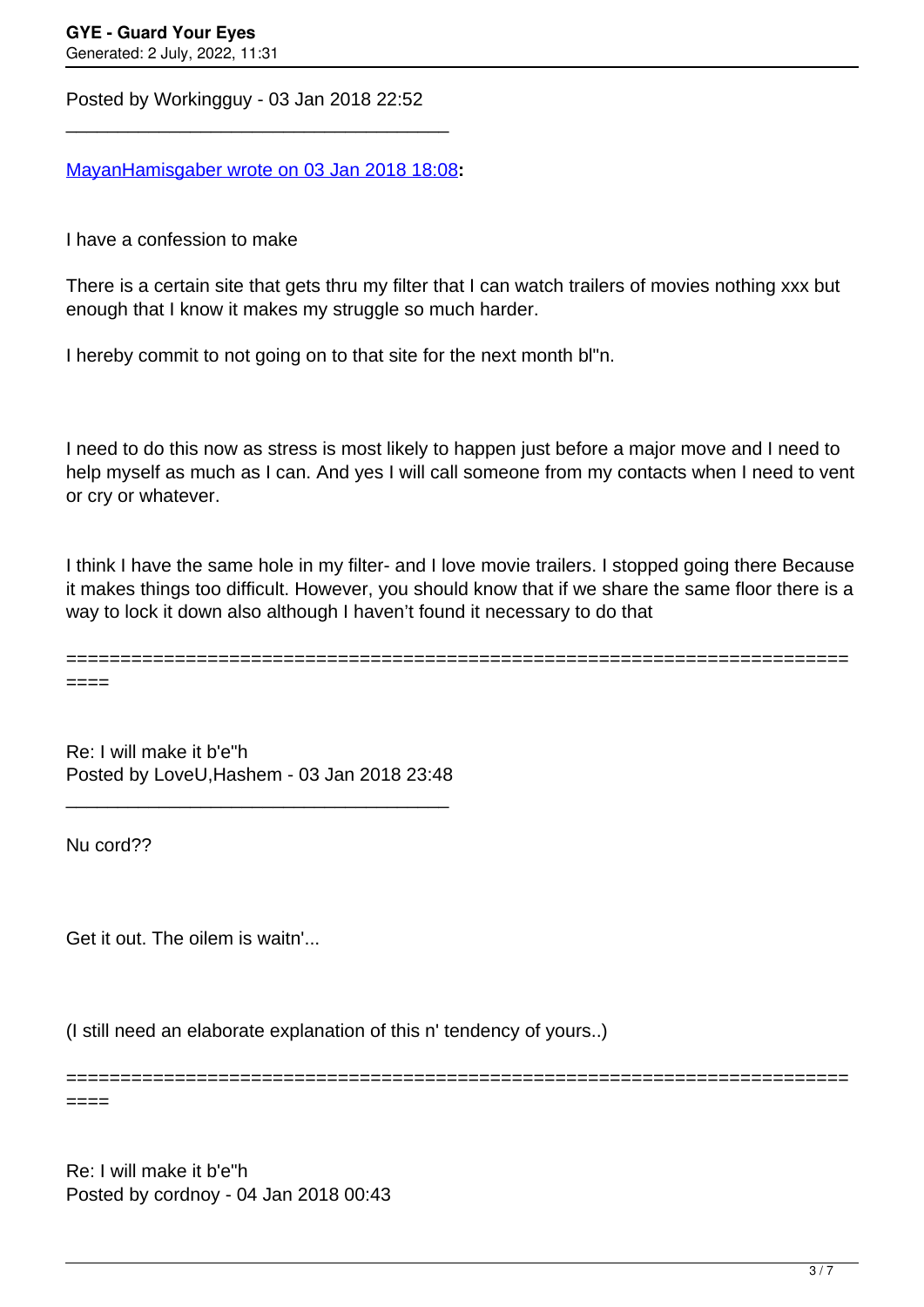\_\_\_\_\_\_\_\_\_\_\_\_\_\_\_\_\_\_\_\_\_\_\_\_\_\_\_\_\_\_\_\_\_\_\_\_\_

Confessin' one's sins is a type of absolvement. Forgive me father and be done with it. Open the curtain, knock on the glass window, recite, "I shpritzed," draw the curtain, exit, drive to the corner and pick up a partner for an hour.

Pheh! Accomplishes nothin'.

Admittin' one's defects - especially to others is powerful. We are now not tortured by loneliness; we do belong. By bein' honest, we obtain humility. It brings about the willingness to take advice and accept direction from others. We will no longer be self-deceived and delusional.

Oh, and by the way, read the white book.

======================================================================== ====

Re: I will make it b'e"h Posted by Markz - 04 Jan 2018 03:59

\_\_\_\_\_\_\_\_\_\_\_\_\_\_\_\_\_\_\_\_\_\_\_\_\_\_\_\_\_\_\_\_\_\_\_\_\_

I like it when cord' is stirred from his hibernation down in anchorage... whoever did that should be blessed

========================================================================

====

Re: I will make it b'e"h Posted by cordnoy - 04 Jan 2018 04:12

\_\_\_\_\_\_\_\_\_\_\_\_\_\_\_\_\_\_\_\_\_\_\_\_\_\_\_\_\_\_\_\_\_\_\_\_\_

[Markz wrote on 04 Jan 2018 03:59](/forum/4-On-the-Way-to-90-Days/324673-Re-I-will-make-it-beh)**:**

I like it when cord' is stirred from his hibernation down in anchorage... whoever did that should be blessed

ICordnoy don't!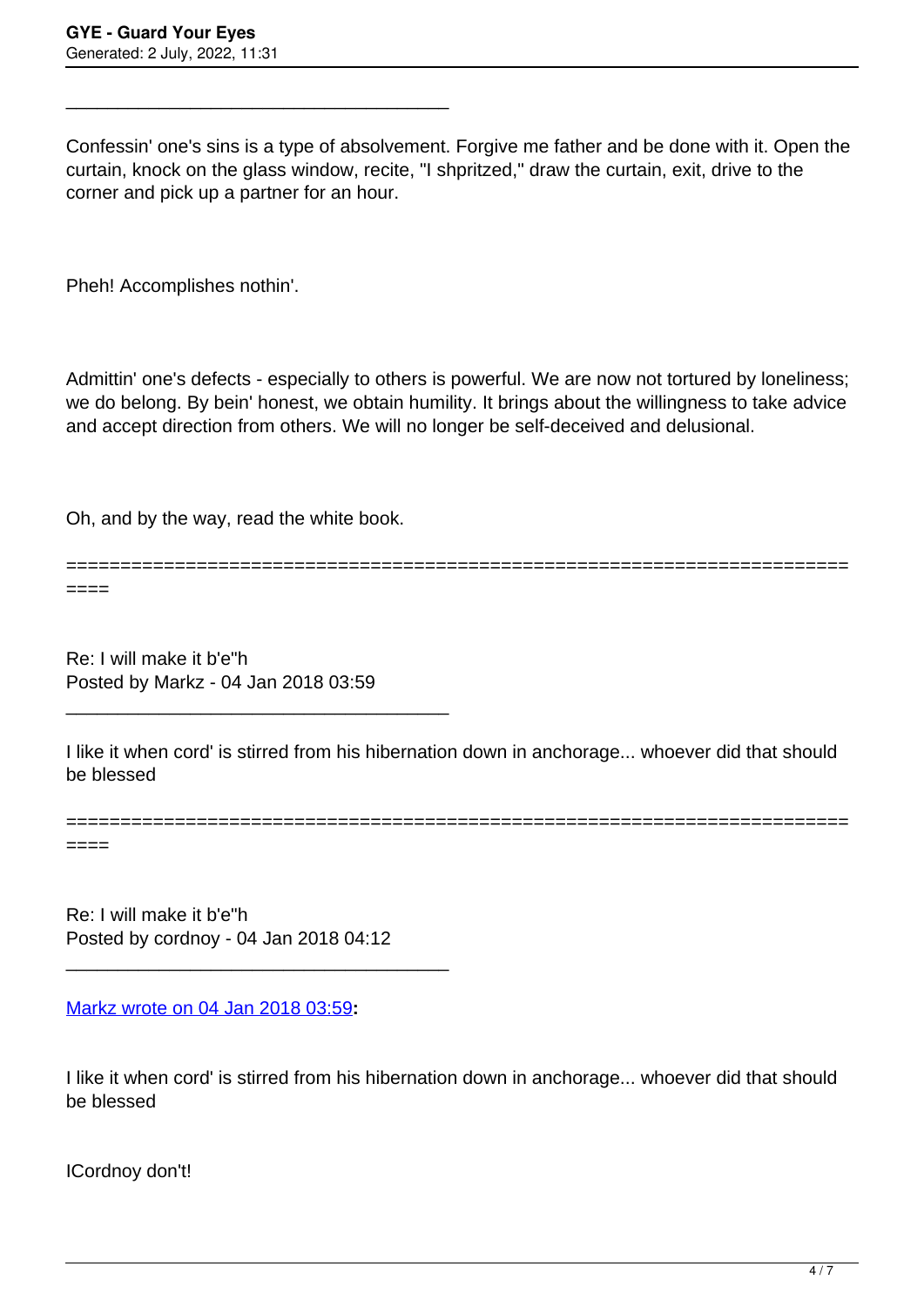====

They say that these gloves are textin' gloves, but like most of my life, that's baloney.

And by the way, every time I type the letter I at the beginnin' of a post, it immediately types Cordnoy, and need to delete it. Well, I'm not in the mood.

========================================================================

Re: I will make it b'e"h Posted by MayanHamisgaber - 04 Jan 2018 12:23

\_\_\_\_\_\_\_\_\_\_\_\_\_\_\_\_\_\_\_\_\_\_\_\_\_\_\_\_\_\_\_\_\_\_\_\_\_

Well I already did not stick to my commitment so I am considering it a fall because I need to train myself to be careful even from the small things that lead me to really act out.

======================================================================== ====

Re: I will make it b'e"h Posted by serenity - 04 Jan 2018 15:00

\_\_\_\_\_\_\_\_\_\_\_\_\_\_\_\_\_\_\_\_\_\_\_\_\_\_\_\_\_\_\_\_\_\_\_\_\_

[cordnoy wrote on 03 Jan 2018 19:55](/forum/4-On-the-Way-to-90-Days/324652-Re-I-will-make-it-beh)**:**

[tzaddik212 wrote on 03 Jan 2018 19:01](/forum/4-On-the-Way-to-90-Days/324647-Re-I-will-make-it-beh)**:**

Regardless if it is a Confession or an Admission, Mayan Hamisgaber I wish You success in your new Kabalah, and may you always be pure and clean.

It is time to stop to be Medakdek on others terminology, Lets leave the Lomdos and the Dikdukim for the Beis Medrosh.

What works for me when i am stressed, is that i bring Hashem in the stress, and i do my chores according to Hashem priorities. What would hashem wants me to do first, and another tool i use, is that i "Let God, Let go". I cannot control my outcomes, and i am not trying o control other,s i am only striving to be the best that Hashem intended me to be.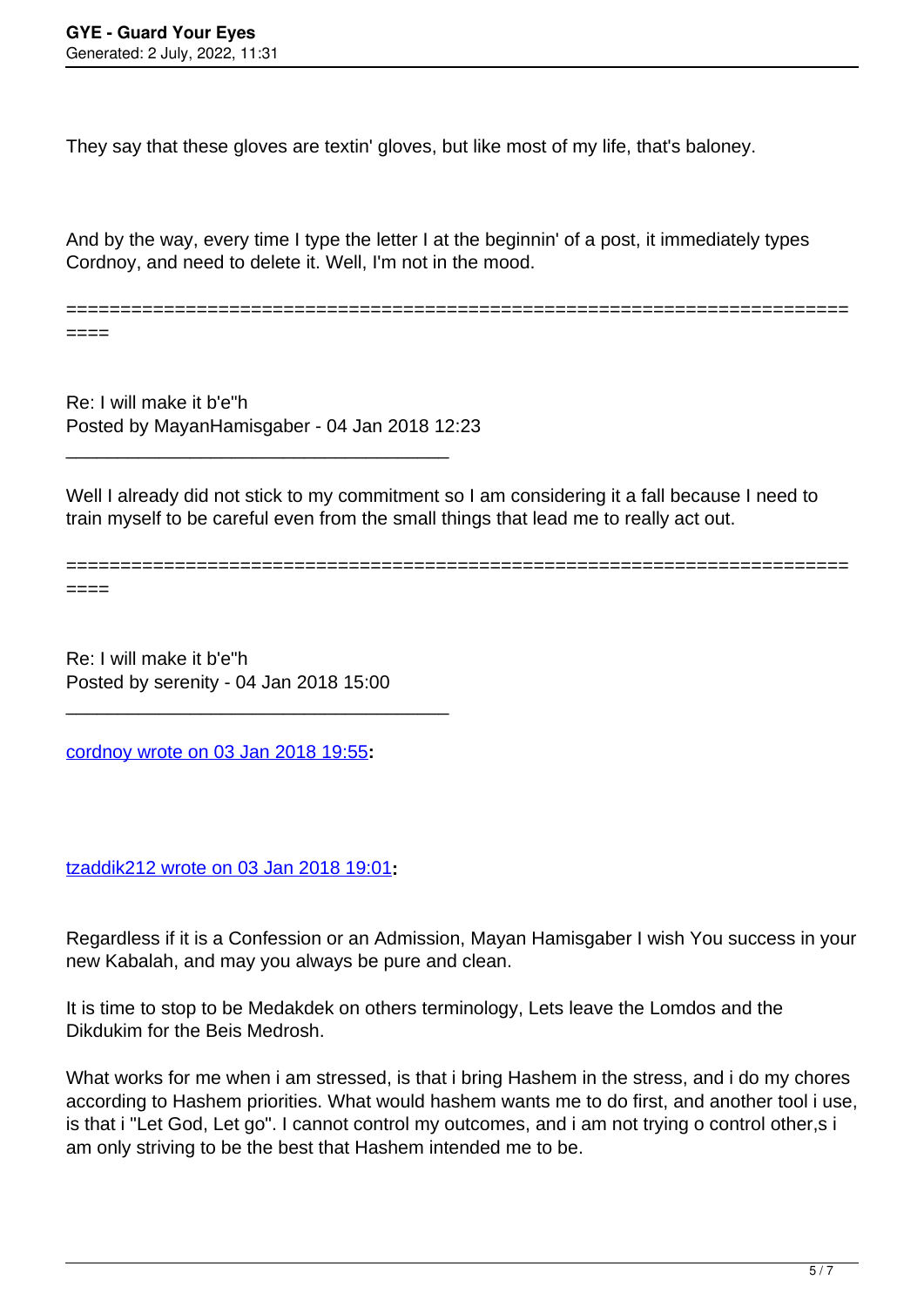Actually, terminology and wordin' is extremely important, especially when it is definin' someone's mindset.

Yes agree terminology is big because it reflects and shapes attitude.

======================================================================== ====

Re: I will make it b'e"h Posted by ayidel - 05 Jan 2018 09:23

\_\_\_\_\_\_\_\_\_\_\_\_\_\_\_\_\_\_\_\_\_\_\_\_\_\_\_\_\_\_\_\_\_\_\_\_\_

hi i'm new here just wanted to know can anyone join anytime

========================================================================

====

Re: I will make it b'e"h Posted by MayanHamisgaber - 05 Jan 2018 09:39

\_\_\_\_\_\_\_\_\_\_\_\_\_\_\_\_\_\_\_\_\_\_\_\_\_\_\_\_\_\_\_\_\_\_\_\_\_

[ayidel wrote on 05 Jan 2018 09:23](/forum/4-On-the-Way-to-90-Days/324767-Re-I-will-make-it-beh)**:**

hi i'm new here just wanted to know can anyone join anytime

Of course you can after all this is a public forum

Welcome

========================================================================

====

Re: I will make it b'e"h Posted by heemircha - 05 Jan 2018 16:12

[LoveU,Hashem wrote on 03 Jan 2018 23:48](/forum/4-On-the-Way-to-90-Days/324666-Re-I-will-make-it-beh)**:**

\_\_\_\_\_\_\_\_\_\_\_\_\_\_\_\_\_\_\_\_\_\_\_\_\_\_\_\_\_\_\_\_\_\_\_\_\_

Nu cord??